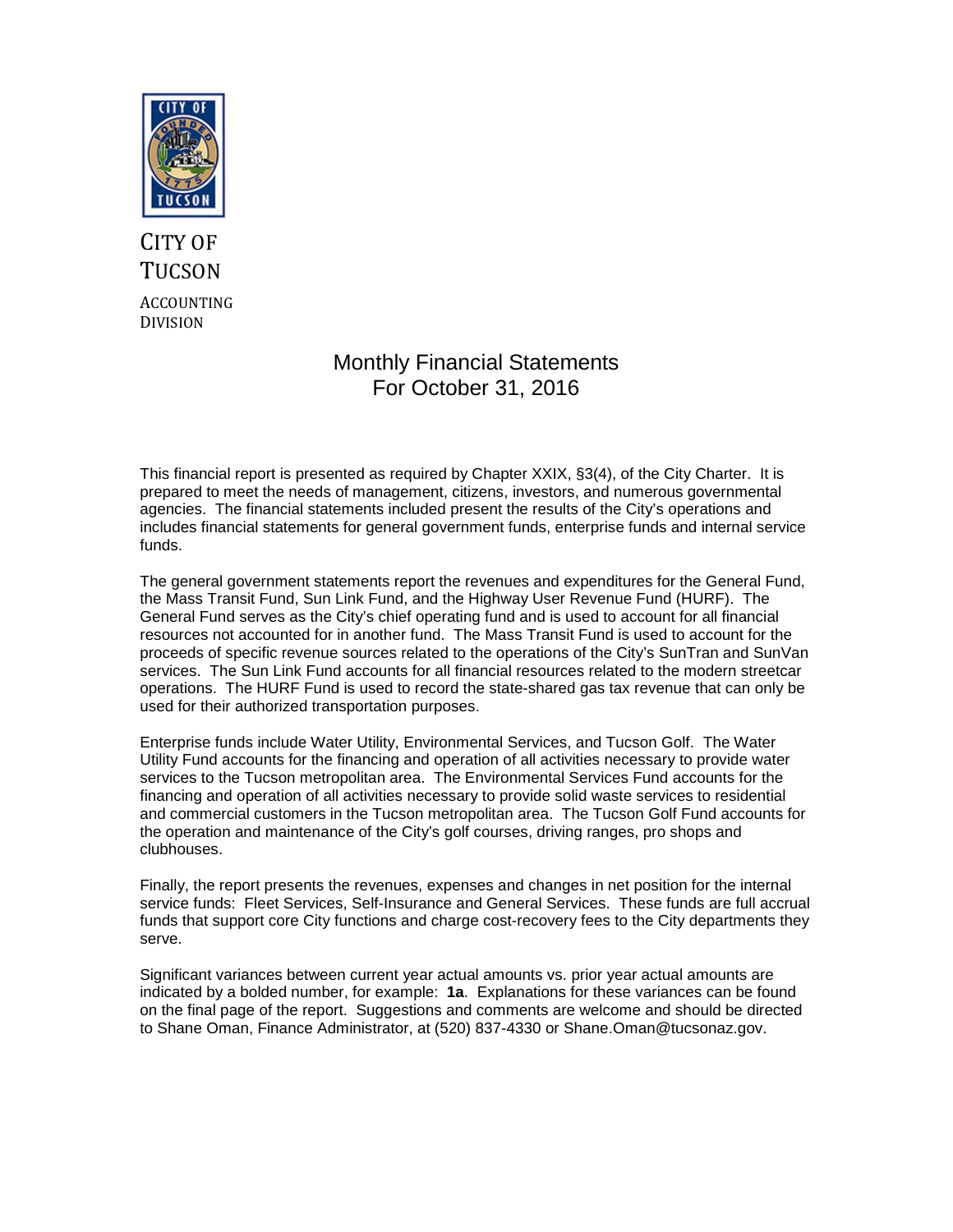#### **CITY OF TUCSON, ARIZONA STATEMENT OF REVENUES AND EXPENDITURES GENERAL FUND FOR THE FOUR MONTHS ENDED OCTOBER 31, 2016**

|                                   |                                                                   |                          | Fiscal Year 2017 |                          | %              | Fiscal Year 2016 |                          | \$ Change |                       | % Change           |
|-----------------------------------|-------------------------------------------------------------------|--------------------------|------------------|--------------------------|----------------|------------------|--------------------------|-----------|-----------------------|--------------------|
|                                   |                                                                   | Actual                   |                  | <b>Revised Budget</b>    | <b>Budget</b>  |                  | Actual                   |           | CFY vs PFY            | CFY vs PFY         |
|                                   | <b>General Fund Revenues and Other Financing Sources:</b>         |                          |                  | Straight-line Budget     | 33.3%          |                  |                          |           |                       |                    |
| Revenues:                         |                                                                   |                          |                  |                          |                |                  |                          |           |                       |                    |
|                                   | <b>Primary Property Taxes</b>                                     | \$<br>1,330,242          | \$               | 14,494,430               | 9.2%           | \$               | 1,254,246                | \$        | 75,996                | 6.1%               |
|                                   | <b>Business Privilege Tax</b>                                     | 65,431,590               |                  | 192,539,300              | 34.0%          |                  | 61,158,249               |           | 4,273,341             | 7.0% 1a            |
|                                   | <b>Other Local Taxes</b>                                          | 16,070,426               |                  | 50,093,750               | 32.1%          |                  | 15,245,511               |           | 824,915               | 5.4%               |
|                                   | <b>Grants and Shared Taxes</b><br>State-Shared Income Tax Revenue | 2,748,641                |                  | 6,170,640                | 44.5%          |                  | 1,356,187                |           | 1,392,454             | 102.7%<br>3.9%     |
|                                   | <b>State-Shared Sales Tax</b>                                     | 21,694,674<br>15,283,310 |                  | 65,118,880<br>50,099,800 | 33.3%<br>30.5% |                  | 20,873,966<br>15,832,843 |           | 820,708<br>(549, 533) | $-3.5%$            |
|                                   | State Auto Lieu Tax                                               | 7,616,681                |                  | 22,790,790               | 33.4%          |                  | 8,400,203                |           | (783, 522)            | $-9.3%$            |
|                                   | <b>Licenses and Permits</b>                                       | 12,982,580               |                  | 29,074,730               | 44.7%          |                  | 10,897,072               |           | 2,085,508             | 19.1% 1b           |
|                                   | Fines, Forfeitures, and Penalties                                 | 2,883,689                |                  | 10,478,630               | 27.5%          |                  | 4,399,524                |           | (1,515,835)           | $-34.5%$           |
|                                   | Use of Money and Property                                         | (11,260)                 |                  | 448,790                  | $-2.5%$        |                  | 127,099                  |           | (138, 359)            | -108.9%            |
|                                   | <b>Charges for Current Services</b>                               | 12,516,928               |                  | 43,327,230               | 28.9%          |                  | 13,515,889               |           | (998, 961)            | $-7.4%$            |
|                                   | Miscellaneous Revenue                                             | 152,021                  |                  | 9,026,410                | 1.7%           |                  | 277,215                  |           | (125, 194)            | $-45.2%$           |
| <b>Total Revenues:</b>            |                                                                   | 158,699,522              |                  | 493,663,380              |                |                  | 153,338,004              |           | 5,361,518             |                    |
|                                   | <b>Other Financing Sources</b>                                    | 639,435                  |                  | 1,918,300                | 33.3%          |                  | 533,333                  |           | 106,102               | 19.9%              |
|                                   | <b>Total Revenues and Other Financing Sources</b>                 | \$<br>159,338,957        | \$               | 495,581,680              |                | \$               | 153,871,337              | \$        | 5,467,620             |                    |
| <b>General Fund Expenditures:</b> |                                                                   |                          |                  |                          |                |                  |                          |           |                       |                    |
| Elected and Official              |                                                                   |                          |                  |                          |                |                  |                          |           |                       |                    |
|                                   | <b>Mayor and Council</b>                                          | \$<br>731,765            | \$               | 2,386,810                | 30.7%          | \$               | 841,444                  | \$        | (109, 679)            | $-13.0%$           |
|                                   | <b>City Manager</b>                                               | 1,175,534                |                  | 4,156,670                | 28.3%          |                  | 1,825,935                |           | (650, 401)            | $-35.6%$           |
|                                   | <b>City Attorney</b>                                              | 2,480,645                |                  | 7,435,540                | 33.4%          |                  | 2,676,312                |           | (195, 667)            | $-7.3%$            |
|                                   | <b>City Clerk</b>                                                 | 620,506                  |                  | 3,172,710                | 19.6%          |                  | 1,027,563                |           | (407, 057)            | $-39.6%$           |
|                                   | <b>Total Elected and Official</b>                                 | 5,008,450                |                  | 17, 151, 730             |                |                  | 6,371,254                |           | (1,362,804)           |                    |
|                                   | Public Safety & Justice Services                                  |                          |                  |                          |                |                  |                          |           |                       |                    |
|                                   | <b>City Court</b>                                                 | 2,887,031                |                  | 9,193,940                | 31.4%          |                  | 3,582,875                |           | (695, 844)            | $-19.4%$           |
|                                   | <b>Public Defender</b>                                            | 844,284                  |                  | 2,700,840                | 31.3%          |                  | 995,435                  |           | (151, 151)            | $-15.2%$           |
|                                   | <b>Tucson Fire</b>                                                | 29,785,358               |                  | 90,901,700               | 32.8%          |                  | 32,919,177               |           | (3, 133, 819)         | $-9.5%$ 1c         |
|                                   | <b>Tucson Police</b>                                              | 48,262,642               |                  | 146,698,520              | 32.9%          |                  | 53,885,787               |           | (5,623,145)           | -10.4% 1c, 1c      |
|                                   | <b>Total Public Safety &amp; Justice Services</b>                 | 81,779,315               |                  | 249,495,000              |                |                  | 91,383,274               |           | (9,603,959)           |                    |
|                                   | <b>Community Enrichment &amp; Development</b>                     |                          |                  |                          |                |                  |                          |           |                       |                    |
|                                   | Housing & Community Development                                   | 632,678                  |                  | 2,553,900                | 24.8%          |                  | 561,158                  |           | 71,520                | 12.7%              |
|                                   | Parks and Recreation                                              | 8,352,764                |                  | 27,034,310               | 30.9%          |                  | 12,627,491               |           | (4,274,727)           | $-33.9%$ 1c        |
|                                   | Planning & Development Services                                   | 2,000,821                |                  | 5,853,130                | 34.2%          |                  | 3,441,097                |           | (1,440,276)           | -41.9% 1e          |
|                                   | Transportation<br><b>Environmental Services</b>                   | 184,736<br>575,399       |                  | 2,361,620<br>2,061,600   | 7.8%           |                  | 578,774                  |           | (394, 038)<br>575,399 | $-68.1%$<br>100.0% |
|                                   | <b>Total Community Enrichment &amp; Development</b>               | 11,746,398               |                  | 37,802,960               |                |                  | 17,208,520               |           | (5,462,122)           |                    |
| <b>Support Services</b>           |                                                                   |                          |                  |                          |                |                  |                          |           |                       |                    |
|                                   | Finance                                                           | 2,667,384                |                  | 8,363,620                | 31.9%          |                  | 5,474,363                |           | (2,806,979)           | $-51.3\%$ 1f       |
|                                   | <b>General Services</b>                                           | 9,594,294                |                  | 29,076,870               | 33.0%          |                  | 3,812,816                |           | 5,781,478             | 151.6% 1f          |
|                                   | Human Resources                                                   | 652,446                  |                  | 2,325,420                | 28.1%          |                  | 764,234                  |           | (111, 788)            | $-14.6%$           |
|                                   | <b>Information Technology</b>                                     | 7,644,436                |                  | 20,093,220               | 38.0%          |                  | 6,135,366                |           | 1,509,070             | 24.6% 1f           |
|                                   | Procurement                                                       | 1,116,599                |                  | 3,311,340                | 33.7%          |                  | 1,203,172                |           | (86, 573)             | $-7.2%$            |
| <b>Total Support Services</b>     |                                                                   | 21,675,159               |                  | 63,170,470               |                |                  | 17,389,951               |           | 4,285,208             |                    |
|                                   | <b>Total General Government</b>                                   | 7,057,498                |                  | 34,012,990               | 20.7%          |                  | 6,376,711                |           | 680,787               | 10.7%              |
| <b>Capital Outlay</b>             |                                                                   | 242,901                  |                  | 6,730,910                | 3.6%           |                  | 548,858                  |           | (305, 957)            | $-55.7%$           |
| <b>Capital Projects</b>           |                                                                   | 20,195                   |                  | 890,900                  | 2.3%           |                  | 120,284                  |           | (100, 089)            | $-83.2%$           |
|                                   | Debt Service and Fiscal Agent Fees                                | 202,854                  |                  | 24,717,140               | 0.8%           |                  | 39,889                   |           | 162,965               | 408.5%             |
| <b>Other Financing Uses</b>       |                                                                   | 17,405,253               |                  | 53,394,380               | 32.6%          |                  | 17,762,378               |           | (357, 125)            | $-2.0%$            |
|                                   | <b>Total Expenditures &amp; Other Financing Uses</b>              | \$145,138,023            | \$               | 489,428,080              |                | \$               | 157,201,119              |           | \$(12,063,096)        |                    |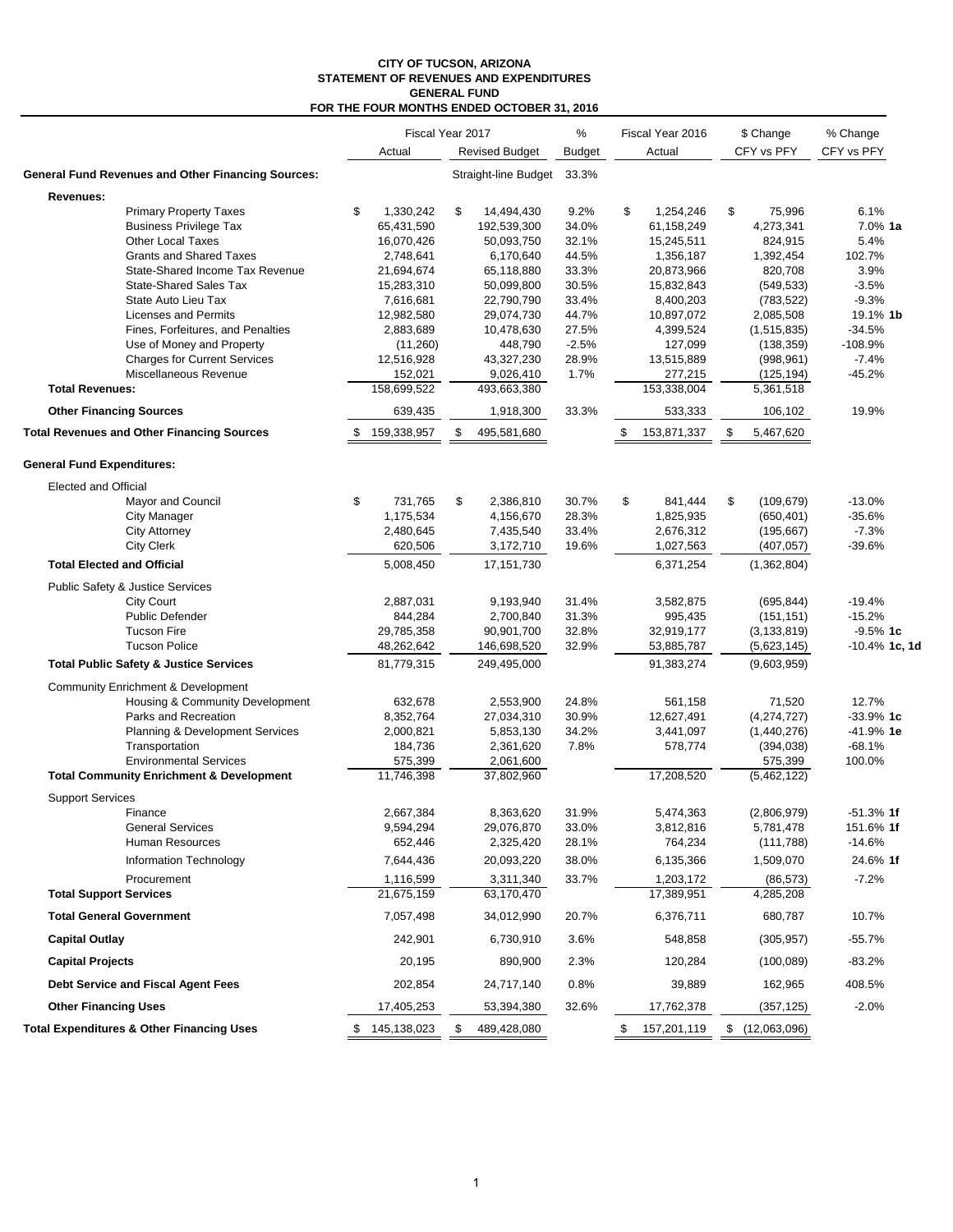## **CITY OF TUCSON, ARIZONA STATEMENT OF REVENUES AND EXPENDITURES MASS TRANSIT FUND FOR THE FOUR MONTHS ENDED OCTOBER 31, 2016**

|                                                                               |    | Fiscal Year 2017 |                      |                       | $\%$   |     | Fiscal Year 2016 |    | \$ Change     | % Change     |  |
|-------------------------------------------------------------------------------|----|------------------|----------------------|-----------------------|--------|-----|------------------|----|---------------|--------------|--|
|                                                                               |    | Actual           |                      | <b>Revised Budget</b> | Budget |     | Actual           |    | CFY vs PFY    | CFY vs PFY   |  |
| <b>Mass Transit Revenues and Other Financing Sources:</b><br><b>Revenues:</b> |    |                  | Straight-line Budget |                       | 33.3%  |     |                  |    |               |              |  |
| <b>Federal Grants and Contributions</b>                                       | \$ | 401,829          | \$                   | 18,527,880            | 2.2%   | \$  | 8,893,967        | \$ | (8, 492, 138) | $-95.5\%$ 2a |  |
| Other Agencies                                                                |    | 4,150,588        |                      | 13,960,980            | 29.7%  |     | 3,642,015        |    | 508,573       | 14.0%        |  |
| Use of Money and Property                                                     |    | 148,781          |                      | 414,100               | 35.9%  |     | 133,958          |    | 14,823        | 11.1%        |  |
| <b>Charges for Current Services</b>                                           |    | 4,039,433        |                      | 12,821,400            | 31.5%  |     | 3,080,386        |    | 959,047       | 31.1%        |  |
| Miscellaneous Revenue                                                         |    | 204,406          |                      | 650,360               | 31.4%  |     | 108,922          |    | 95,484        | 87.7%        |  |
| <b>Total Revenues:</b>                                                        |    | 8,945,037        |                      | 46,374,720            |        |     | 15,859,248       |    | (6,914,211)   |              |  |
| <b>Other Financing Sources</b>                                                |    | 14,854,640       |                      | 44,563,920            | 33.3%  |     | 15,161,023       |    | (306, 383)    | $-2.0%$      |  |
| <b>Total Revenues and Other Financing Sources</b>                             |    | 23,799,677       |                      | 90,938,640            |        |     | 31,020,271       | S  | (7, 220, 594) |              |  |
| <b>Mass Transit Expenditures:</b>                                             |    |                  |                      |                       |        |     |                  |    |               |              |  |
| <b>Community Enrichment &amp; Development</b>                                 |    |                  |                      |                       |        |     |                  |    |               |              |  |
| Transportation                                                                | S  | 23,365,842       | \$                   | 77,750,280            | 30.1%  | \$. | 22,835,271       | \$ | 530,571       | 2.3%         |  |
| <b>Total Community Enrichment &amp; Development</b>                           |    | 23,365,842       |                      | 77,750,280            |        |     | 22,835,271       |    | 530,571       |              |  |
| <b>Capital Outlay</b>                                                         |    | 134,105          |                      | 4,366,660             | 3.1%   |     | 8,378,956        |    | (8, 244, 851) | $-98.4\%$ 2a |  |
| <b>Capital Projects</b>                                                       |    | 120,528          |                      | 8,821,700             | 1.4%   |     | 614,928          |    | (494, 400)    | $-80.4%$     |  |
| <b>Total Expenditures</b>                                                     | S  | 23,620,475       | S.                   | 90,938,640            |        | \$  | 31,829,155       | \$ | (8,208,680)   |              |  |

## **CITY OF TUCSON, ARIZONA STATEMENT OF REVENUES AND EXPENDITURES SUN LINK FOR THE FOUR MONTHS ENDED OCTOBER 31, 2016**

|                                                                                       |    | Actual                    | Fiscal Year 2017<br><b>Revised Budget</b> |                        | %<br><b>Budget</b>         |     | Fiscal Year 2016<br>Actual | \$ Change<br>CFY vs PFY |                              | % Change<br>CFY vs PFY       |  |
|---------------------------------------------------------------------------------------|----|---------------------------|-------------------------------------------|------------------------|----------------------------|-----|----------------------------|-------------------------|------------------------------|------------------------------|--|
| <b>Sun Link Revenues and Other Financing Sources:</b><br>Revenues:                    |    |                           | Straight-line Budget                      |                        | 33.3%                      |     |                            |                         |                              |                              |  |
| <b>Other Agencies</b><br><b>Charges for Current Services</b><br>Miscellaneous Revenue | \$ | 500,000<br>321,719<br>724 | \$.                                       | 1,207,600<br>1,085,340 | $0.0\%$<br>29.6%<br>100.0% | -S  | 503,800<br>484,110<br>568  | \$.                     | (3,800)<br>(162, 391)<br>156 | $-0.8%$<br>$-33.5%$<br>27.5% |  |
| Total Revenues:                                                                       |    | 822,443                   |                                           | 2,292,940              |                            |     | 988,478                    |                         | (166, 035)                   |                              |  |
| <b>Other Financing Sources</b>                                                        |    | 1,058,427                 |                                           | 3,175,280              | 33.3%                      |     | 770,590                    |                         | 287,837                      | 37.4%                        |  |
| <b>Total Revenues and Other Financing Sources</b>                                     |    | 1,880,870                 |                                           | 5,468,220              |                            |     | 1,759,068                  |                         | 121,802                      |                              |  |
| <b>Sun Link Expenditures:</b><br><b>Community Enrichment &amp; Development</b>        |    |                           |                                           |                        |                            |     |                            |                         |                              |                              |  |
| Transportation<br><b>Total Community Enrichment &amp; Development</b>                 |    | 1,234,358<br>1,234,358    |                                           | 3,992,100<br>3,992,100 | 30.9%                      | \$. | 1,050,180<br>1,050,180     | S                       | 184,178<br>184,178           | 17.5%                        |  |
| Debt Service and Fiscal Agent Fees                                                    |    |                           |                                           | 1,514,120              | 0.0%                       |     |                            |                         |                              | 0.0%                         |  |
| <b>Total Expenditures</b>                                                             | æ. | 1,234,358                 |                                           | 5,506,220              |                            |     | 1,050,180                  | S                       | 184,178                      |                              |  |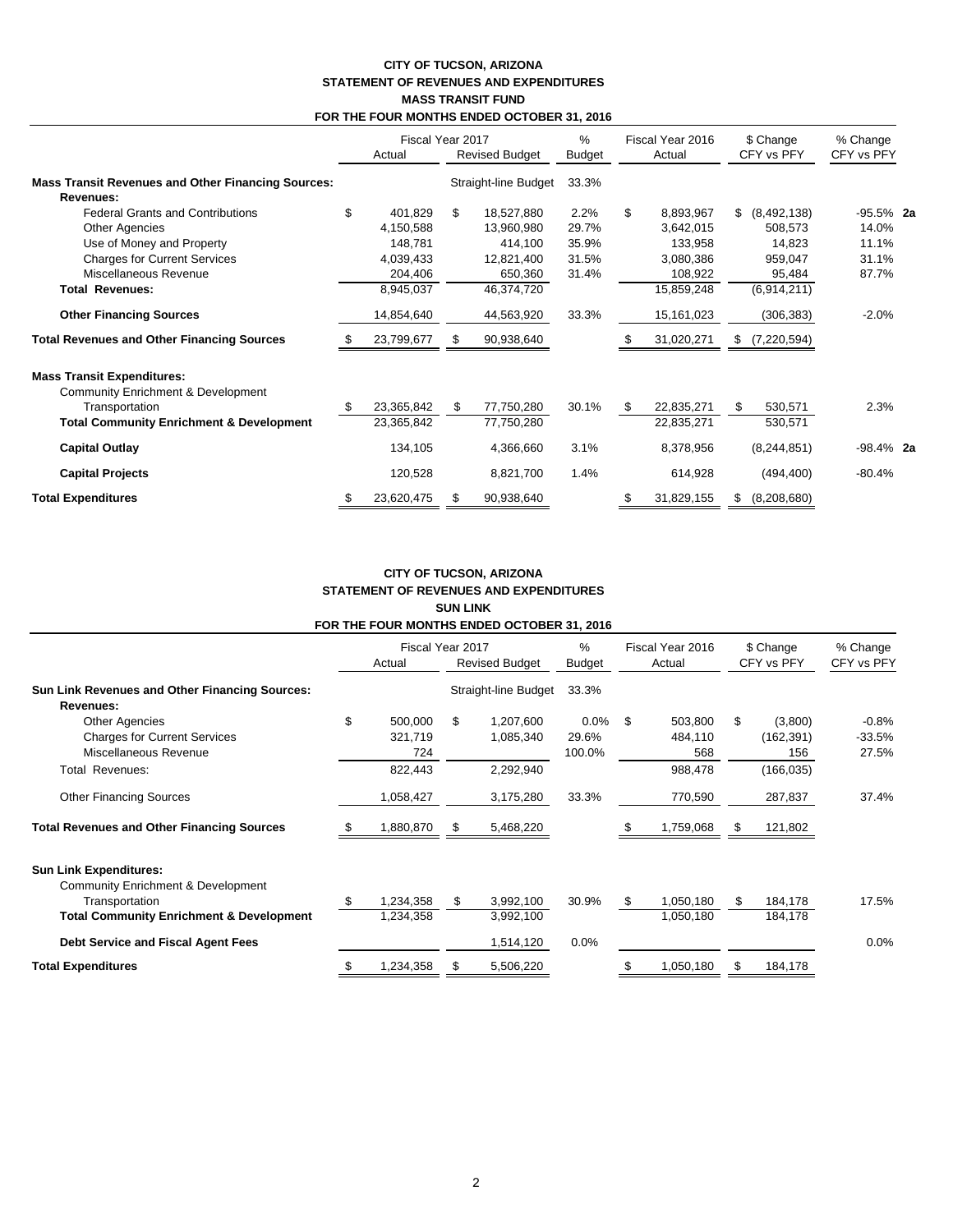# **CITY OF TUCSON, ARIZONA STATEMENT OF REVENUES AND EXPENDITURES HIGHWAY USER REVENUE FUND (HURF) FOR THE FOUR MONTHS ENDED OCTOBER 31, 2016**

|                                                      | Actual         | Fiscal Year 2015<br><b>Revised Budget</b> |                      | %<br>Budget | Fiscal Year 2015<br>Actual | \$ Change<br>CFY vs PFY | % Change<br>CFY vs PFY |  |
|------------------------------------------------------|----------------|-------------------------------------------|----------------------|-------------|----------------------------|-------------------------|------------------------|--|
| <b>HURF Revenues:</b>                                |                |                                           | Straight-line Budget | 33.3%       |                            |                         |                        |  |
| Revenues:                                            |                |                                           |                      |             |                            |                         |                        |  |
| Licenses and Permits                                 | \$<br>143,353  | \$                                        | 674,800              | 21.2%       | \$<br>264,949              | \$<br>(121, 596)        | $-45.9%$               |  |
| <b>Other Agencies</b>                                | 12,498,436     |                                           | 38,274,480           | 32.7%       | 12,519,302                 | (20, 866)               | $-0.2%$                |  |
| Use of Money and Property                            | 138,421        |                                           | 630,000              | 22.0%       | 282,047                    | (143, 626)              | $-50.9%$               |  |
| Miscellaneous Revenue                                | 603,784        |                                           | 600,000              | 100.6%      | 214,192                    | 389,592                 | 181.9%                 |  |
| <b>Total Revenues</b>                                | 13,383,994     |                                           | 40,179,280           |             | 13,280,490                 | \$<br>103,504           |                        |  |
| <b>HURF Expenditures:</b>                            |                |                                           |                      |             |                            |                         |                        |  |
| <b>Community Enrichment and Development</b>          |                |                                           |                      |             |                            |                         |                        |  |
| Transportation                                       | 9,609,684<br>S | \$.                                       | 34,809,230           | 27.6%       | \$<br>9,240,360            | \$<br>369,324           | 4.0%                   |  |
| <b>Total Community Enrichment and Development</b>    | 9,609,684      |                                           | 34,809,230           |             | 9,240,360                  | 369,324                 |                        |  |
| Non-Departmental                                     |                |                                           |                      |             |                            |                         |                        |  |
| <b>Outside Agencies</b>                              |                |                                           | 100,580              | 0.0%        | 84,500                     | (84, 500)               | $-100.0%$              |  |
| <b>Total Non-Departmental</b>                        |                |                                           | 100,580              |             | 84,500                     | (84, 500)               |                        |  |
| <b>Capital Outlay</b>                                | 215,420        |                                           | 1,396,500            | 15.4%       | 78,260                     | 137,160                 | 175.3%                 |  |
| <b>Capital Projects</b>                              | 6,467,409      |                                           | 10,377,600           | 62.3%       | 291,489                    | 6,175,920               | 2118.7% 3a             |  |
| <b>Other Financing Uses (Sources)</b>                |                |                                           | 9,939,640            | 0.0%        |                            |                         | 0.0%                   |  |
| <b>Total Expenditures &amp; Other Financing Uses</b> | \$16,292,513   | S                                         | 56,623,550           |             | \$<br>9,694,609            | \$<br>6,597,904         |                        |  |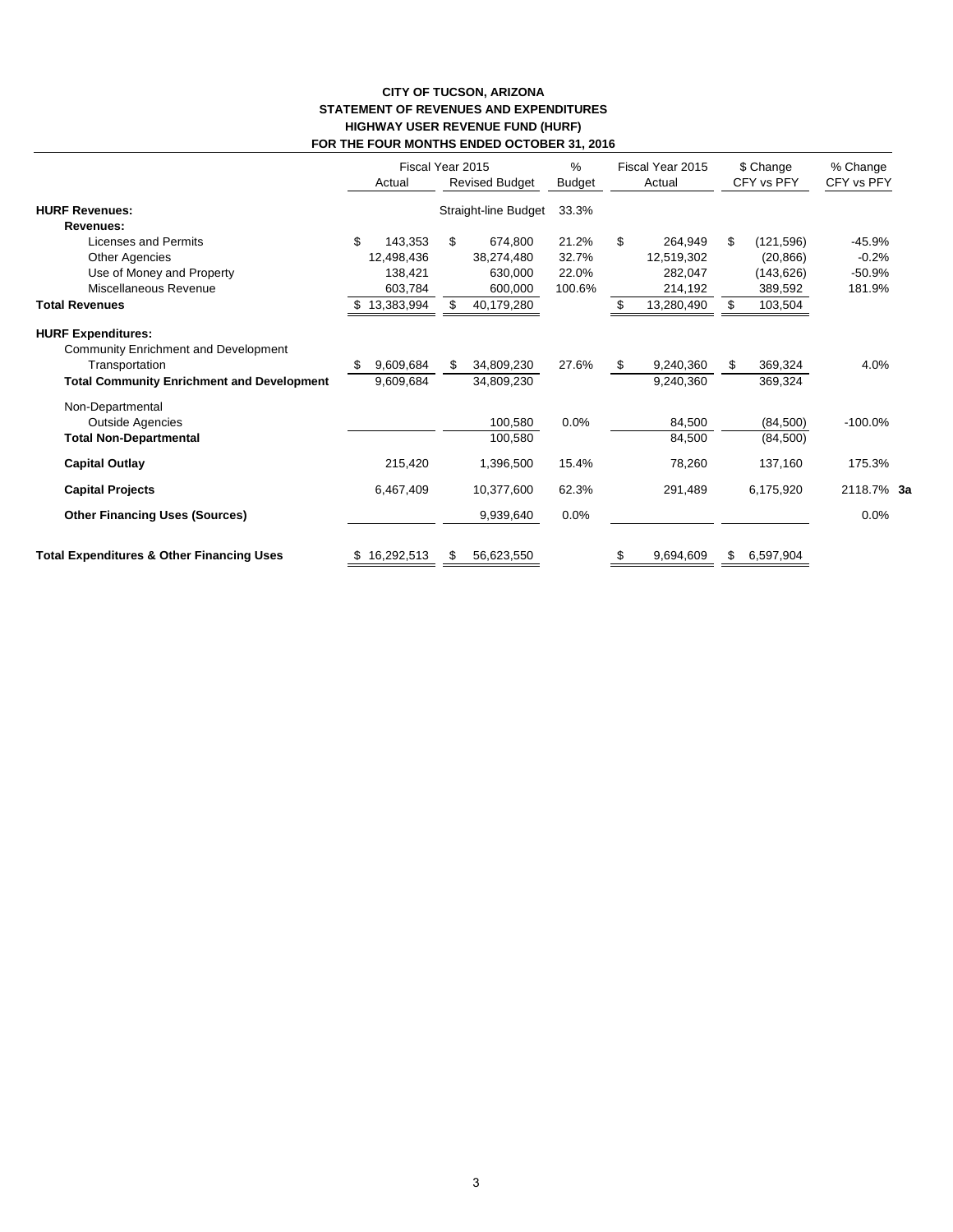### **CITY OF TUCSON, ARIZONA STATEMENT OF NET POSITION October 31, 2016 ENTERPRISE FUNDS**

|                                                                                  | <b>Water Utility Fund</b> | Environmental<br>Services | <b>Tucson Golf</b><br><b>Enterprise Fund</b> |               |
|----------------------------------------------------------------------------------|---------------------------|---------------------------|----------------------------------------------|---------------|
| <b>ASSETS</b>                                                                    |                           |                           |                                              |               |
| Current assets:                                                                  |                           |                           |                                              |               |
| Cash and Cash Equivalents<br>Cash and Investments - Restricted                   | \$<br>67,052,429          | \$<br>34,481,584          | \$                                           | 1,639,467     |
| Cash and Investments with Fiscal Agent - Restricted                              |                           |                           |                                              |               |
| Accounts Receivable, Net                                                         | 15,016,287<br>25,550,026  | 3,644,773                 |                                              | 403,638       |
| Due from Other Agencies                                                          |                           | 10,349                    |                                              |               |
| Interest Receivable                                                              | 139,341                   | 62,500                    |                                              |               |
| Inventories                                                                      | 5,108,210                 |                           |                                              | 249,411       |
| <b>Other Assets</b>                                                              | 10,112,609                |                           |                                              |               |
| Total current assets                                                             | 122,978,902               | 38,199,206                |                                              | 2,292,516     |
| Noncurrent assets:                                                               |                           |                           |                                              |               |
| Long Term Accounts Receivable                                                    | 176,022                   |                           |                                              |               |
| Other Assets - Restricted                                                        |                           |                           |                                              | 43,987        |
| Land and Construction in Progress                                                | 185, 173, 920             | 14,532,435                |                                              | 2,701,865     |
| Other Capital Assets, Net                                                        | 1,056,150,844             | 26,981,369                |                                              | 11,860,310    |
| <b>Water Rights</b>                                                              | 52,126,968                |                           |                                              |               |
| <b>Total noncurrent assets</b>                                                   | 1,293,627,754             | 41,513,804                |                                              | 14,606,162    |
| <b>Total assets</b>                                                              | 1,416,606,656             | 79,713,010                |                                              | 16,898,678    |
| DEFERRED OUTFLOWS                                                                |                           |                           |                                              |               |
| Loss on Refunding of Debt                                                        | 15,676,631                | 1,217,512                 |                                              |               |
| Pension Plans                                                                    | 8,065,463                 | 2,873,383                 |                                              |               |
| <b>Total deferred outflows</b>                                                   | 23,742,094                | 4,090,895                 |                                              |               |
| <b>LIABILITIES</b>                                                               |                           |                           |                                              |               |
| Current liabilities:                                                             |                           |                           |                                              |               |
| <b>Accounts Payable</b>                                                          | 1,381,542                 | 180,035                   |                                              | 114,993       |
| <b>Accrued Payroll Liabilities</b>                                               | 1,531,499                 | 555,806                   |                                              | 137,399       |
| Interfund Payable                                                                |                           |                           |                                              | 2,507,649     |
| Due to Other Agencies                                                            | 282,591                   | 1,182                     |                                              | 48,953        |
| <b>Accrued Interest Payable</b>                                                  |                           |                           |                                              | 5,011         |
| <b>Refundable Deposits</b>                                                       | 2,282,001                 | 93,210                    |                                              | 3,966         |
| Current Portion of Bonds Payable                                                 | 36,685,480                |                           |                                              |               |
| Current Portion of Contracts Payable                                             |                           | 192,600                   |                                              | 84,026        |
| <b>Current Portion of Compensated Absences</b><br><b>Advances From Customers</b> | 1,769,251                 | 514,889                   |                                              |               |
| Current Portion of Long Term Liabilities                                         |                           |                           |                                              | 68,423        |
| <b>Total current liabilities</b>                                                 | 43,932,364                | 758,158<br>2,295,880      |                                              | 2,970,420     |
|                                                                                  |                           |                           |                                              |               |
| Noncurrent liabilities:<br><b>Bonds Payable</b>                                  |                           |                           |                                              |               |
| Contracts Payable                                                                | 504,778,811               |                           |                                              |               |
| <b>Compensated Absences</b>                                                      | 1,835,388                 | 11,522,842<br>608,387     |                                              | 161,661       |
| Other Postemployment Benefits                                                    | 1,485,509                 | 584,846                   |                                              |               |
| <b>Pension Liability</b>                                                         | 59,877,724                | 21,331,898                |                                              |               |
| Loans and Notes Payable                                                          |                           |                           |                                              | 1,626,413     |
| Long Term Liabilities                                                            |                           | 57,350,501                |                                              |               |
| Total noncurrent liabilities                                                     | 567,977,432               | 91,398,474                |                                              | 1,788,074     |
| <b>Total liabilities</b>                                                         | 611,909,796               | 93,694,354                |                                              | 4,758,494     |
| DEFERRED INFLOWS                                                                 |                           |                           |                                              |               |
| <b>Deferred Revenue</b>                                                          | 92,902                    |                           |                                              |               |
| <b>Pension Plans</b>                                                             | 5,055,230                 | 1,800,965                 |                                              |               |
| <b>Total deferred inflows</b>                                                    | 5,148,132                 | 1,800,965                 |                                              |               |
| <b>NET POSITION</b>                                                              |                           |                           |                                              |               |
| Net Investment in capital assets                                                 | 775,729,536               | 29,798,362                |                                              | 14,316,488    |
| Amounts Restricted for:                                                          |                           |                           |                                              |               |
| Debt Service                                                                     | 15,016,287                |                           |                                              |               |
| Capital                                                                          |                           |                           |                                              |               |
| Unrestricted Amounts (deficit)                                                   | 32,544,999                | (59,531,489)              |                                              | (2, 176, 304) |
| <b>Closure/Post Closure Liability</b>                                            |                           | 6,145,628                 |                                              |               |
| <b>New Landfill Cell Construction</b>                                            |                           | 11,896,085                |                                              |               |
| <b>Total net position</b>                                                        | \$<br>823,290,822         | \$<br>(11,691,414)        | \$                                           | 12,140,184    |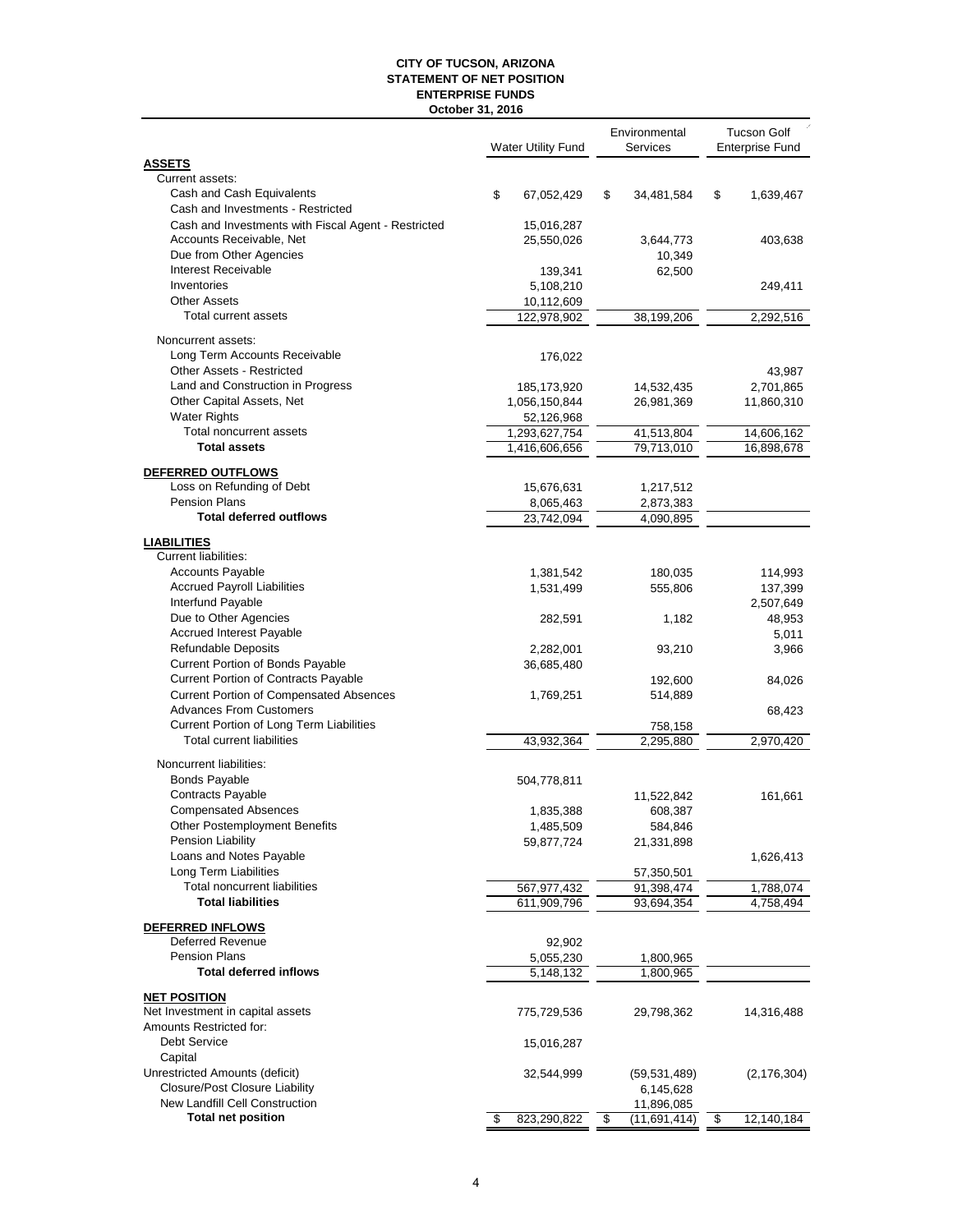#### **CITY OF TUCSON, ARIZONA SCHEDULE OF REVENUES, EXPENSES, AND CHANGES IN FUND NET ASSETS FOR THE FOUR MONTHS ENDED OCTOBER 31, 2016 WATER UTILITY FUND**

|                                           | Fiscal Year 2017<br>Fiscal Year 2016<br>Actual<br>Actual |                   | \$ Change<br>CFY vs PFY | % Change<br>CFY vs PFY |
|-------------------------------------------|----------------------------------------------------------|-------------------|-------------------------|------------------------|
| <b>Operating revenues:</b>                |                                                          |                   |                         |                        |
| <b>Charges for Services</b>               | \$<br>73,296,839                                         | \$<br>72,335,388  | \$<br>961,451           | 1.3%                   |
| <b>Total operating revenues</b>           | 73,296,839                                               | 72,335,388        | 961,451                 |                        |
| <b>Operating expenses:</b>                |                                                          |                   |                         |                        |
| Salaries, Wages and Benefits              | 12,178,203                                               | 12,223,651        | (45, 448)               | $-0.4%$                |
| <b>Contractual Services</b>               | 24,145,004                                               | 22,458,056        | 1,686,948               | 7.5%                   |
| Commodities                               | 3,261,256                                                | 2,854,626         | 406,630                 | 14.2%                  |
| Depreciation/Amortization                 | 11,193,748                                               | 11,732,000        | (538, 252)              | $-4.6%$                |
| <b>Total operating expenses</b>           | 50,778,211                                               | 49,268,333        | 1,509,878               |                        |
| <b>Operating Income (Loss)</b>            | 22,518,628                                               | 23,067,055        | (548, 427)              |                        |
| Nonoperating revenues (expenses):         |                                                          |                   |                         |                        |
| Investment Income                         | 239,785                                                  | 729,033           | (489, 248)              | $-67.1%$               |
| Gain (Loss) on Sale of Property/Equipment | 63,484                                                   | 54,183            | 9,301                   | 17.2%                  |
| <b>Interest Expense</b>                   | (6,399,517)                                              | (6.094.977)       | (304, 540)              | 5.0%                   |
| Other Nonoperating Income (Expenses)      | (29, 861)                                                |                   | (29, 861)               | 0.0%                   |
| Total nonoperating revenues (expenses)    | (6, 126, 109)                                            | (5,311,761)       | (814, 348)              |                        |
| Income (loss) before transfers            | 16,392,519                                               | 17,755,294        | (1,362,775)             |                        |
| <b>Transfers In</b>                       | 1,070,013                                                | 1,038,804         | 31,209                  | 3.0%                   |
| <b>Transfers Out</b>                      | (639, 435)                                               | (533, 333)        | (106, 102)              | 19.9%                  |
| Changes in net position                   | 16,823,097                                               | 18,260,765        | (1,437,668)             |                        |
| Total net position, beginning of year *   | 806,467,725                                              | 780,994,245       | 25,473,480              |                        |
| <b>Total net position</b>                 | 823,290,822<br>\$                                        | 799,255,010<br>\$ | 24,035,812<br>\$        |                        |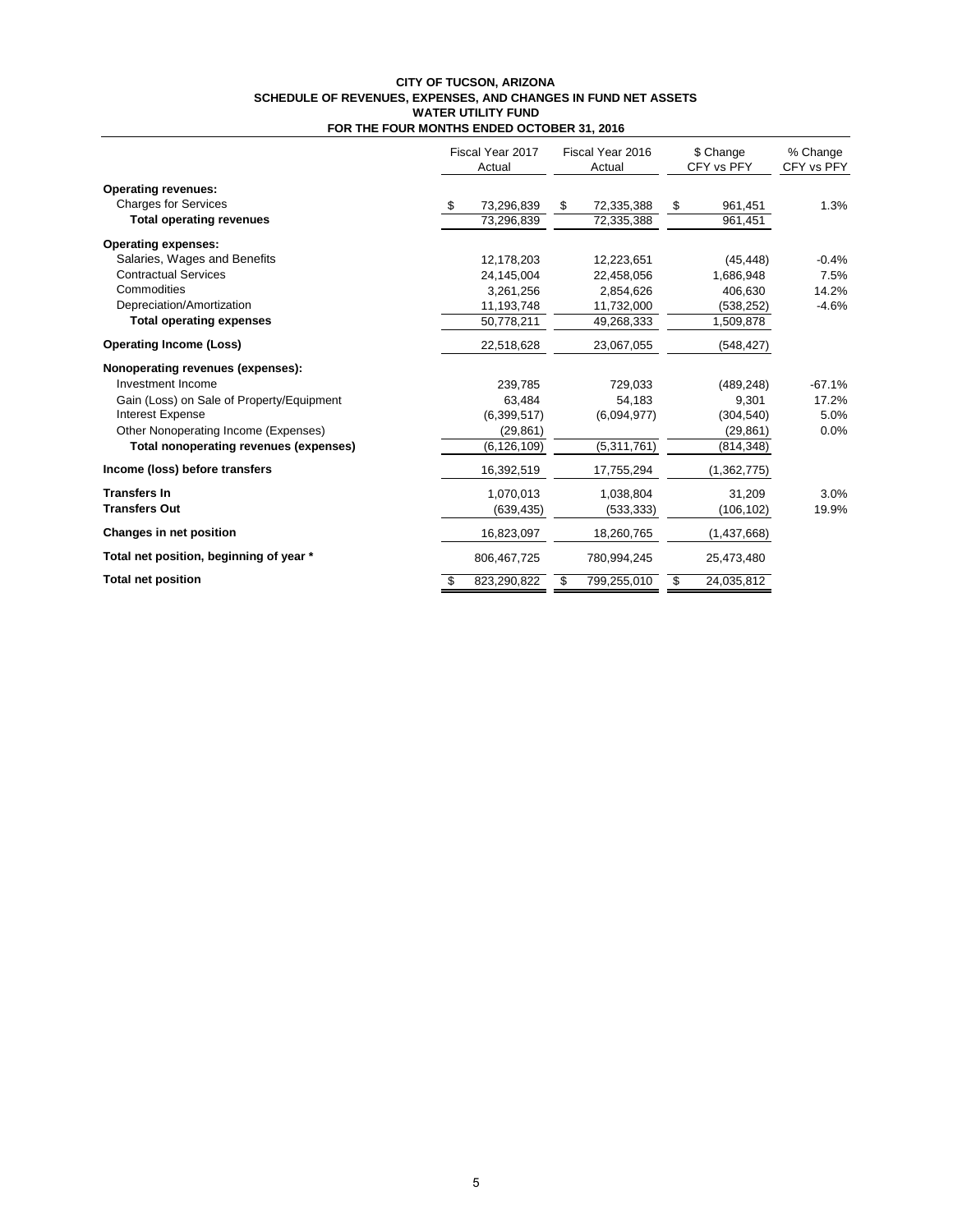#### **CITY OF TUCSON, ARIZONA SCHEDULE OF REVENUES, EXPENSES, AND CHANGES IN FUND NET ASSETS FOR THE FOUR MONTHS ENDED OCTOBER 31, 2016 ENVIRONMENTAL SERVICES FUND**

|                                           |    | Fiscal Year 2017<br>Actual |    | Fiscal Year 2016<br>Actual | \$ Change<br>CFY vs PFY | % Change<br>CFY vs PFY |    |
|-------------------------------------------|----|----------------------------|----|----------------------------|-------------------------|------------------------|----|
| <b>Operating revenues:</b>                |    |                            |    |                            |                         |                        |    |
| <b>Charges for Services</b>               | \$ | 16,650,163                 | \$ | 17,022,093                 | \$<br>(371, 930)        | $-2.2%$                |    |
| Miscellaneous                             |    | 324.544                    |    | 231,191                    | 93.353                  | 40.4%                  |    |
| <b>Total operating revenues</b>           |    | 16,974,707                 |    | 17,253,284                 | (278, 577)              |                        |    |
| <b>Operating expenses:</b>                |    |                            |    |                            |                         |                        |    |
| Salaries, Wages and Benefits              |    | 4,945,468                  |    | 5,026,348                  | (80, 880)               | $-1.6%$                |    |
| <b>Contractual Services</b>               |    | 4,402,417                  |    | 6,754,650                  | (2,352,233)             | -34.8%                 | 4a |
| Commodities                               |    | 922,762                    |    | 1,085,246                  | (162, 484)              | $-15.0%$               |    |
| Depreciation/Amortization                 |    | 1,675,386                  |    | 1,235,529                  | 439,857                 | 35.6%                  |    |
| <b>Total operating expenses</b>           |    | 11,946,033                 |    | 14,101,773                 | (2, 155, 740)           |                        |    |
| <b>Operating Income (Loss)</b>            |    | 5,028,674                  |    | 3,151,511                  | 1,877,163               |                        |    |
| Nonoperating revenues (expenses):         |    |                            |    |                            |                         |                        |    |
| Investment Income                         |    | 21.365                     |    | 242,669                    | (221, 304)              | $-91.2%$               |    |
| Gain (Loss) on Sale of Property/Equipment |    | 206,318                    |    | 88,072                     | 118,246                 | 134.3%                 |    |
| Other Agencies                            |    | 10,349                     |    | 73,157                     | (62, 808)               | $-85.9%$               |    |
| <b>Interest Expense</b>                   |    | 6,274                      |    |                            | 6,274                   | 100.0%                 |    |
| Total nonoperating revenues (expenses)    |    | 244,306                    |    | 403,898                    | (159, 592)              |                        |    |
| Changes in net position                   |    | 5,272,980                  |    | 3,555,409                  | 1,717,571               |                        |    |
| Total net position, beginning of year *   |    | (16, 964, 394)             |    | (16,984,080)               | 19,686                  |                        |    |
| <b>Total net position</b>                 |    | (11,691,414)               | S  | (13, 428, 671)             | \$<br>1,737,257         |                        |    |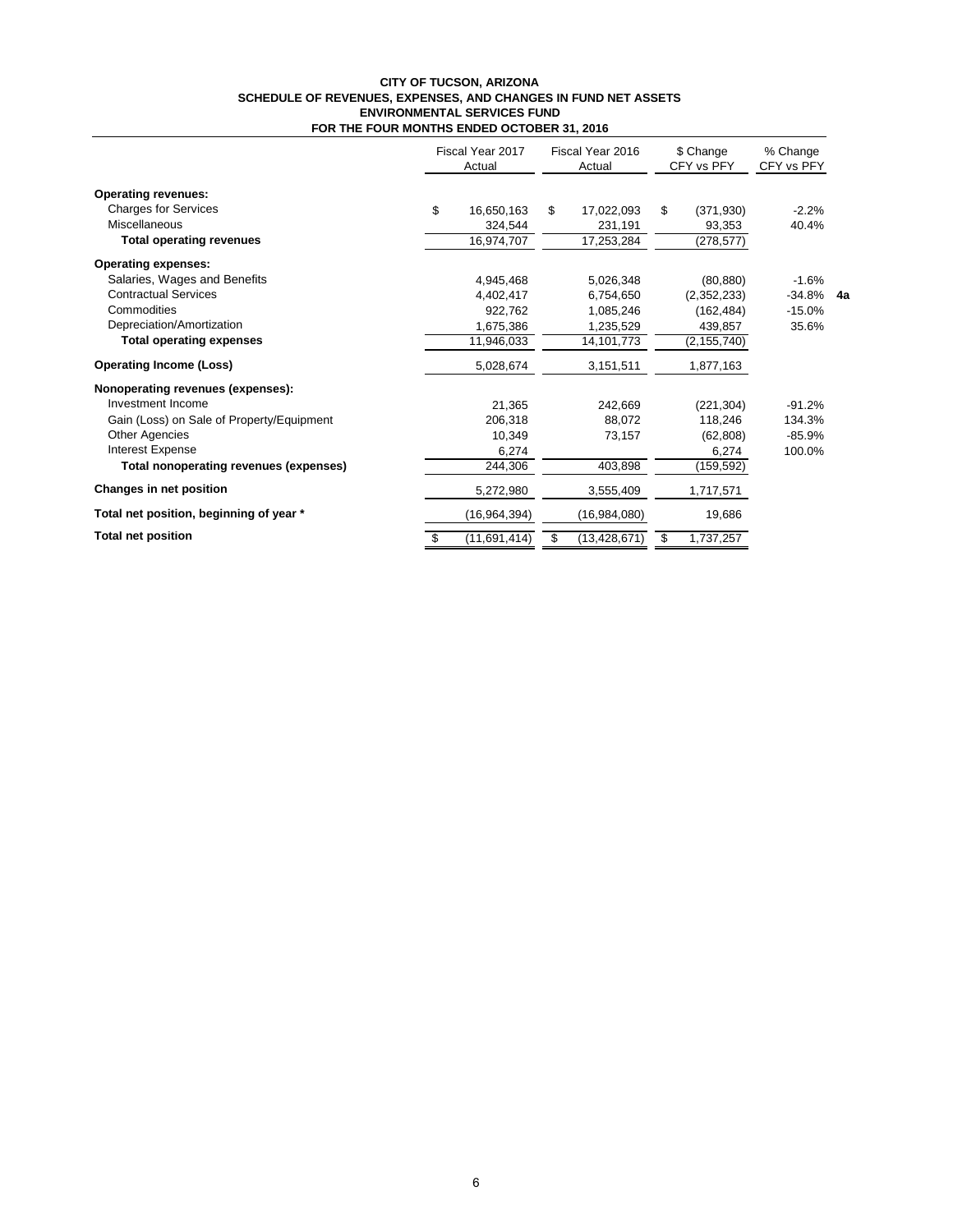## **CITY OF TUCSON, ARIZONA STATEMENT OF REVENUES, EXPENSES, AND CHANGES IN FUND NET POSITION TUCSON GOLF ENTERPRISE FUND FOR THE FOUR MONTHS ENDED OCTOBER 31, 2016**

| Green Fees<br>\$<br>302.078<br>100,663<br>96,784<br>\$<br>83,340<br>582,865<br>8,130,370<br>\$<br>\$<br>\$<br>\$<br><b>Cart Rentals</b><br>241,754<br>88,643<br>54,156<br>71,092<br>455,645<br><b>Driving Range</b><br>95,984<br>2,352<br>28,243<br>40,080<br>166,659<br>Clubhouse<br>41,043<br>94,623<br>58,395<br>52,596<br>246,657<br><b>Other Revenue</b><br>37,035<br>13,730<br>233,442<br>23,875<br>39,404<br>333,756<br><b>Total Operating Revenues</b><br>244,101<br>21.9%<br>967,881<br>287,088<br>286,512<br>1,785,582<br>8,144,100<br>Salaries, Wages and Benefits<br>6,154<br>3,590<br>3,590<br>3,590<br>16,924<br>50,530<br><b>Contractual Services</b><br>366,964<br>678,274<br>239,052<br>350,091<br>1,634,381<br>5,843,450<br>Commodities<br>389,431<br>144,493<br>177,199<br>165,012<br>876.135<br>1,238,580<br>Cost of Goods Sold<br>31,692<br>25,558<br>669,710<br>95,858<br>36,175<br>189,283<br>Depreciation/Amortization<br>38,410<br>78,144<br>83,127<br>40,115<br>239,796<br><b>Total Operating Expenses</b><br>7,802,270<br>1,252,844<br>585,149<br>523,543<br>2,956,519<br>38%<br>594,983<br>(284, 963)<br>(298,061)<br>(308, 471)<br>(1, 170, 937)<br>(279, 442)<br>341,830<br><b>Interest Expense</b><br>(1,901)<br>(1,901)<br>6,740<br>(3,801)<br>(1,901)<br>(9,504)<br>Other<br>1,000<br>1,000<br>93,400<br>(1,901)<br>(1,901)<br>(1,901)<br>Total nonoperating revenues (expenses)<br>(2, 801)<br>100,140<br>(8,504)<br>(287, 764)<br>(281, 343)<br>(310, 372)<br>441,970<br>(299, 962)<br>(1, 179, 441)<br>\$<br>3,995,887<br>3,596,299<br>2,663,925<br>3,063,514<br>13,319,625<br>\$3,708,123<br>3,296,337<br>2,382,582<br>2,753,142<br>12,140,184<br>\$<br>\$ |                                       |  | Randolph |  | El Rio |  | Silverbell |  | Enke |  | Combined |  | <b>Total Budget</b> | <b>Budget</b> |
|-------------------------------------------------------------------------------------------------------------------------------------------------------------------------------------------------------------------------------------------------------------------------------------------------------------------------------------------------------------------------------------------------------------------------------------------------------------------------------------------------------------------------------------------------------------------------------------------------------------------------------------------------------------------------------------------------------------------------------------------------------------------------------------------------------------------------------------------------------------------------------------------------------------------------------------------------------------------------------------------------------------------------------------------------------------------------------------------------------------------------------------------------------------------------------------------------------------------------------------------------------------------------------------------------------------------------------------------------------------------------------------------------------------------------------------------------------------------------------------------------------------------------------------------------------------------------------------------------------------------------------------------------------------------------------------------------|---------------------------------------|--|----------|--|--------|--|------------|--|------|--|----------|--|---------------------|---------------|
|                                                                                                                                                                                                                                                                                                                                                                                                                                                                                                                                                                                                                                                                                                                                                                                                                                                                                                                                                                                                                                                                                                                                                                                                                                                                                                                                                                                                                                                                                                                                                                                                                                                                                                 | <b>COURSE OPERATIONS:</b>             |  |          |  |        |  |            |  |      |  |          |  |                     |               |
|                                                                                                                                                                                                                                                                                                                                                                                                                                                                                                                                                                                                                                                                                                                                                                                                                                                                                                                                                                                                                                                                                                                                                                                                                                                                                                                                                                                                                                                                                                                                                                                                                                                                                                 | <b>Operating revenues:</b>            |  |          |  |        |  |            |  |      |  |          |  |                     |               |
|                                                                                                                                                                                                                                                                                                                                                                                                                                                                                                                                                                                                                                                                                                                                                                                                                                                                                                                                                                                                                                                                                                                                                                                                                                                                                                                                                                                                                                                                                                                                                                                                                                                                                                 |                                       |  |          |  |        |  |            |  |      |  |          |  |                     |               |
|                                                                                                                                                                                                                                                                                                                                                                                                                                                                                                                                                                                                                                                                                                                                                                                                                                                                                                                                                                                                                                                                                                                                                                                                                                                                                                                                                                                                                                                                                                                                                                                                                                                                                                 |                                       |  |          |  |        |  |            |  |      |  |          |  |                     |               |
|                                                                                                                                                                                                                                                                                                                                                                                                                                                                                                                                                                                                                                                                                                                                                                                                                                                                                                                                                                                                                                                                                                                                                                                                                                                                                                                                                                                                                                                                                                                                                                                                                                                                                                 |                                       |  |          |  |        |  |            |  |      |  |          |  |                     |               |
|                                                                                                                                                                                                                                                                                                                                                                                                                                                                                                                                                                                                                                                                                                                                                                                                                                                                                                                                                                                                                                                                                                                                                                                                                                                                                                                                                                                                                                                                                                                                                                                                                                                                                                 |                                       |  |          |  |        |  |            |  |      |  |          |  |                     |               |
|                                                                                                                                                                                                                                                                                                                                                                                                                                                                                                                                                                                                                                                                                                                                                                                                                                                                                                                                                                                                                                                                                                                                                                                                                                                                                                                                                                                                                                                                                                                                                                                                                                                                                                 |                                       |  |          |  |        |  |            |  |      |  |          |  |                     |               |
|                                                                                                                                                                                                                                                                                                                                                                                                                                                                                                                                                                                                                                                                                                                                                                                                                                                                                                                                                                                                                                                                                                                                                                                                                                                                                                                                                                                                                                                                                                                                                                                                                                                                                                 |                                       |  |          |  |        |  |            |  |      |  |          |  |                     |               |
|                                                                                                                                                                                                                                                                                                                                                                                                                                                                                                                                                                                                                                                                                                                                                                                                                                                                                                                                                                                                                                                                                                                                                                                                                                                                                                                                                                                                                                                                                                                                                                                                                                                                                                 | <b>Operating expenses:</b>            |  |          |  |        |  |            |  |      |  |          |  |                     |               |
|                                                                                                                                                                                                                                                                                                                                                                                                                                                                                                                                                                                                                                                                                                                                                                                                                                                                                                                                                                                                                                                                                                                                                                                                                                                                                                                                                                                                                                                                                                                                                                                                                                                                                                 |                                       |  |          |  |        |  |            |  |      |  |          |  |                     |               |
|                                                                                                                                                                                                                                                                                                                                                                                                                                                                                                                                                                                                                                                                                                                                                                                                                                                                                                                                                                                                                                                                                                                                                                                                                                                                                                                                                                                                                                                                                                                                                                                                                                                                                                 |                                       |  |          |  |        |  |            |  |      |  |          |  |                     |               |
|                                                                                                                                                                                                                                                                                                                                                                                                                                                                                                                                                                                                                                                                                                                                                                                                                                                                                                                                                                                                                                                                                                                                                                                                                                                                                                                                                                                                                                                                                                                                                                                                                                                                                                 |                                       |  |          |  |        |  |            |  |      |  |          |  |                     |               |
|                                                                                                                                                                                                                                                                                                                                                                                                                                                                                                                                                                                                                                                                                                                                                                                                                                                                                                                                                                                                                                                                                                                                                                                                                                                                                                                                                                                                                                                                                                                                                                                                                                                                                                 |                                       |  |          |  |        |  |            |  |      |  |          |  |                     |               |
|                                                                                                                                                                                                                                                                                                                                                                                                                                                                                                                                                                                                                                                                                                                                                                                                                                                                                                                                                                                                                                                                                                                                                                                                                                                                                                                                                                                                                                                                                                                                                                                                                                                                                                 |                                       |  |          |  |        |  |            |  |      |  |          |  |                     |               |
|                                                                                                                                                                                                                                                                                                                                                                                                                                                                                                                                                                                                                                                                                                                                                                                                                                                                                                                                                                                                                                                                                                                                                                                                                                                                                                                                                                                                                                                                                                                                                                                                                                                                                                 |                                       |  |          |  |        |  |            |  |      |  |          |  |                     |               |
|                                                                                                                                                                                                                                                                                                                                                                                                                                                                                                                                                                                                                                                                                                                                                                                                                                                                                                                                                                                                                                                                                                                                                                                                                                                                                                                                                                                                                                                                                                                                                                                                                                                                                                 | <b>Operating Income (Loss)</b>        |  |          |  |        |  |            |  |      |  |          |  |                     |               |
|                                                                                                                                                                                                                                                                                                                                                                                                                                                                                                                                                                                                                                                                                                                                                                                                                                                                                                                                                                                                                                                                                                                                                                                                                                                                                                                                                                                                                                                                                                                                                                                                                                                                                                 | Nonoperating revenues (expenses):     |  |          |  |        |  |            |  |      |  |          |  |                     |               |
|                                                                                                                                                                                                                                                                                                                                                                                                                                                                                                                                                                                                                                                                                                                                                                                                                                                                                                                                                                                                                                                                                                                                                                                                                                                                                                                                                                                                                                                                                                                                                                                                                                                                                                 |                                       |  |          |  |        |  |            |  |      |  |          |  |                     |               |
|                                                                                                                                                                                                                                                                                                                                                                                                                                                                                                                                                                                                                                                                                                                                                                                                                                                                                                                                                                                                                                                                                                                                                                                                                                                                                                                                                                                                                                                                                                                                                                                                                                                                                                 |                                       |  |          |  |        |  |            |  |      |  |          |  |                     |               |
|                                                                                                                                                                                                                                                                                                                                                                                                                                                                                                                                                                                                                                                                                                                                                                                                                                                                                                                                                                                                                                                                                                                                                                                                                                                                                                                                                                                                                                                                                                                                                                                                                                                                                                 |                                       |  |          |  |        |  |            |  |      |  |          |  |                     |               |
|                                                                                                                                                                                                                                                                                                                                                                                                                                                                                                                                                                                                                                                                                                                                                                                                                                                                                                                                                                                                                                                                                                                                                                                                                                                                                                                                                                                                                                                                                                                                                                                                                                                                                                 | Changes in net position               |  |          |  |        |  |            |  |      |  |          |  |                     |               |
|                                                                                                                                                                                                                                                                                                                                                                                                                                                                                                                                                                                                                                                                                                                                                                                                                                                                                                                                                                                                                                                                                                                                                                                                                                                                                                                                                                                                                                                                                                                                                                                                                                                                                                 | Total net position, beginning of year |  |          |  |        |  |            |  |      |  |          |  |                     |               |
|                                                                                                                                                                                                                                                                                                                                                                                                                                                                                                                                                                                                                                                                                                                                                                                                                                                                                                                                                                                                                                                                                                                                                                                                                                                                                                                                                                                                                                                                                                                                                                                                                                                                                                 | <b>Total net position</b>             |  |          |  |        |  |            |  |      |  |          |  |                     |               |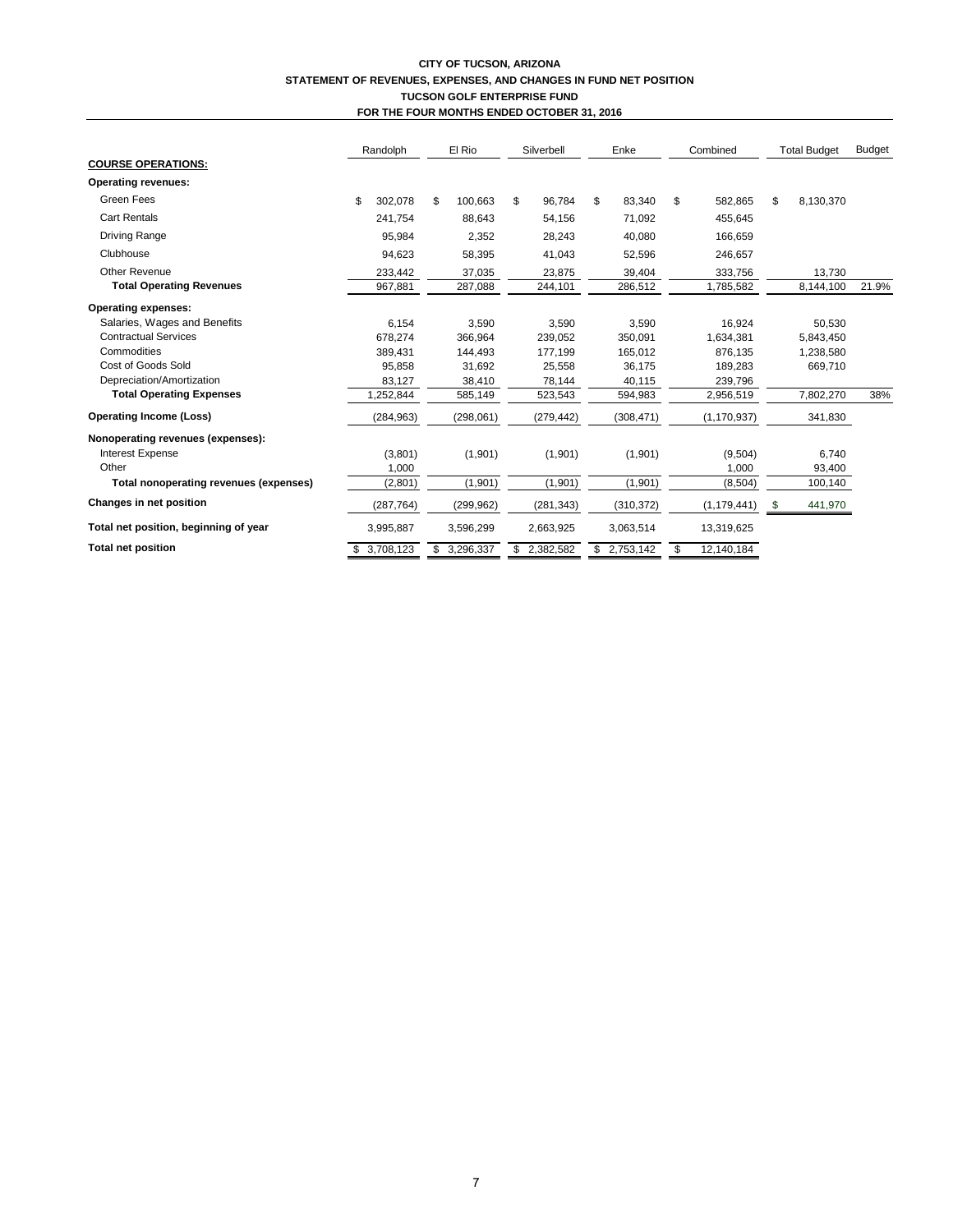#### **CITY OF TUCSON, ARIZONA STATEMENT OF REVENUES, EXPENSES, AND CHANGES IN NET POSITION INTERNAL SERVICE FUNDS FOR THE FOUR MONTHS ENDED OCTOBER 31,2016**

|                                           | <b>Fleet Services</b> |               | Self Insurance  | <b>General Services</b> |             |  |
|-------------------------------------------|-----------------------|---------------|-----------------|-------------------------|-------------|--|
| <b>Operating revenues:</b>                |                       |               |                 |                         |             |  |
| <b>Charges for Services</b>               | \$                    | 6,559,089     | \$<br>3,789,562 | \$                      | 5,637,753   |  |
| <b>Miscellaneous</b>                      |                       | 29,679        | 10,000          |                         | 6,871       |  |
| <b>Total operating revenues</b>           |                       | 6,588,768     | 3,799,562       |                         | 5,644,624   |  |
| <b>Operating expenses:</b>                |                       |               |                 |                         |             |  |
| Salaries, Wages and Benefits              |                       | 1,918,118     | 407,794         |                         | 2,648,820   |  |
| <b>Contractual Services</b>               |                       | 1,799,268     | 1,441,344       |                         | 2,036,305   |  |
| Commodities                               |                       | 3,286,856     | 32,788          |                         | 576,782     |  |
| <b>Benefits and Claims</b>                |                       |               | 1,815,934       |                         |             |  |
| Depreciation                              |                       | 901,506       | 3,761           |                         | 233,368     |  |
| <b>Total operating expenses</b>           |                       | 7,905,748     | 3,701,621       |                         | 5,495,275   |  |
| Operating income (loss)                   |                       | (1,316,980)   | 97,941          |                         | 149,349     |  |
| Nonoperating revenues (expenses):         |                       |               |                 |                         |             |  |
| <b>Property Taxes</b>                     |                       |               | 231,764         |                         |             |  |
| Investment Income                         |                       | 770           | 20,231          |                         | 1,909       |  |
| Gain (loss) on Sale of Property/Equipment |                       | 54,557        |                 |                         |             |  |
| Total nonoperating revenues (expenses)    |                       | 55,327        | 251,995         |                         | 1,909       |  |
| Changes in net position                   |                       | (1, 261, 653) | 349,936         |                         | 151,258     |  |
| Total net position, beginning of year *   |                       | 10,283,998    | 8,490,035       |                         | (8,826,287) |  |
| <b>Total net position</b>                 | \$                    | 9,022,345     | \$<br>8,839,971 | \$                      | (8,675,029) |  |